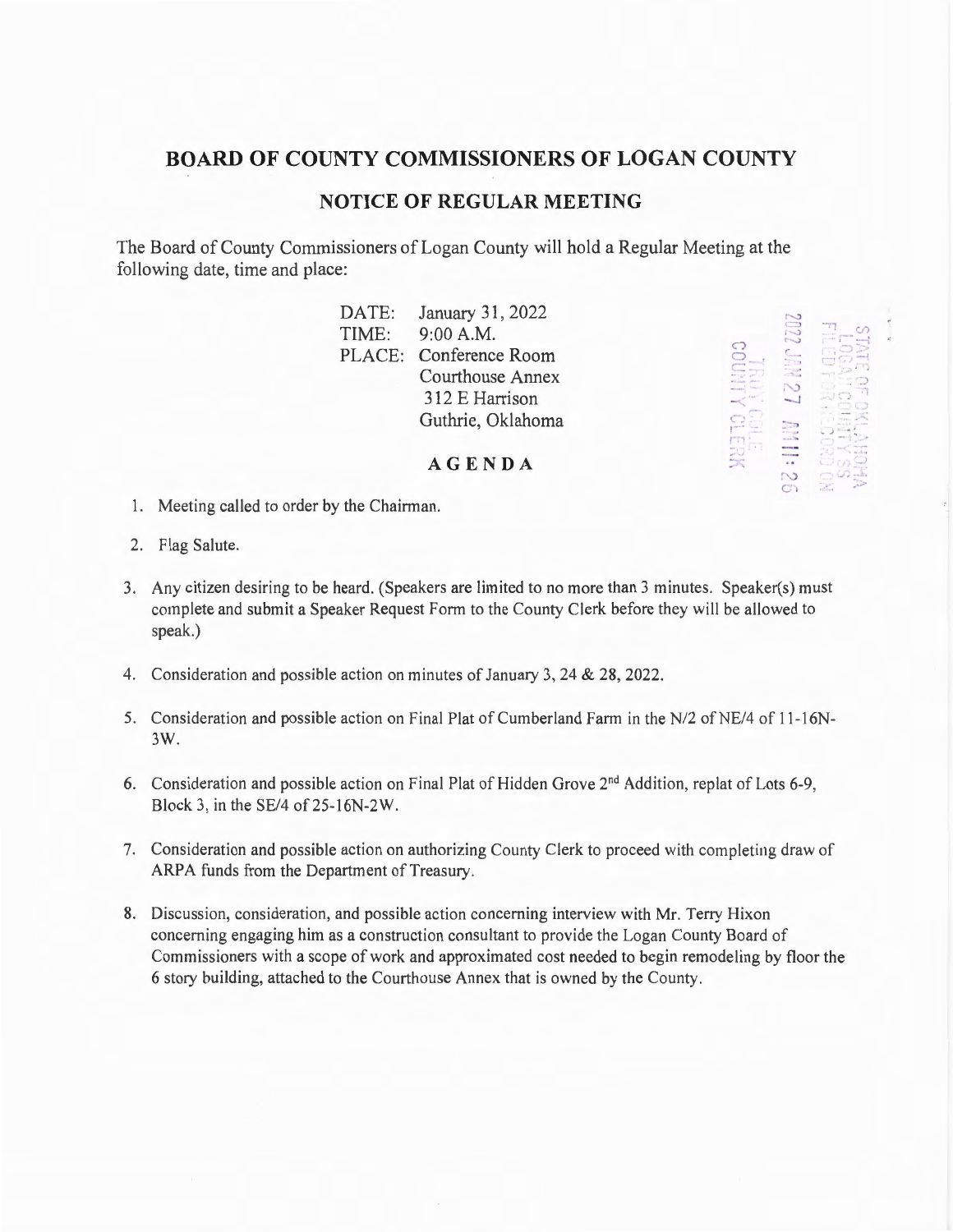

- 9. Consideration and possible action on Ingress and Egress Agreement with Dusky Smith, 6-16N-1W, Lots 3-5, to clearing of trees in District #2.
- 10. Consideration and possible action on rescinding Resolution #21-108, establishing 2022 county holidays, due to a change of date for the 89er Day holiday and possible action on new Resolution establishing 2022 county holidays with the correction of 89er holiday being observed on Friday, April 22, 2022.
- 11. Consideration and possible action on changing the regular meeting of the Board of County Commissioners of Logan County scheduled for April 14, 2022 to April 15, 2022.
- 12. Consideration and possible to approve Transfer of Funds from Estray Animal Fund, 7501-2-0400- 2005 to Sheriff Fee, l 226-2-0400-2005, for reimburse of costs of estray animal pickup.
- 13 . Consideration and possible action on adopting an official County Seal.
- 14. Consideration and possible action on Resolution(s) appointing Requisitioning Officers for various accounts.
- 15 . Consideration and possible action on Resolution(s) Appointing Receiving Officers for various accounts.
- 16. Consideration and possible action on the Consent Agenda:

*Items on the Consent Agenda are routine in nature and may be adopted, approved, accepted with a single action.* 

Approve Payroll Claims for second installment of January 2022

Transfer of Appropriations within various accounts

Approve Blanket Purchase Orders to Various Vendors for repairs, parts, equipment, *services,* supplies and miscellaneous items.

Signing claim to State Election Board for Salary Expenses of Election Board Secretary

Allocation of Alcoholic Beverage Tax

- 17. Consideration and possible action on Claims for payment for January 2022.
- 18. Consideration and possible action on Purchase Card Payments for January 2022.